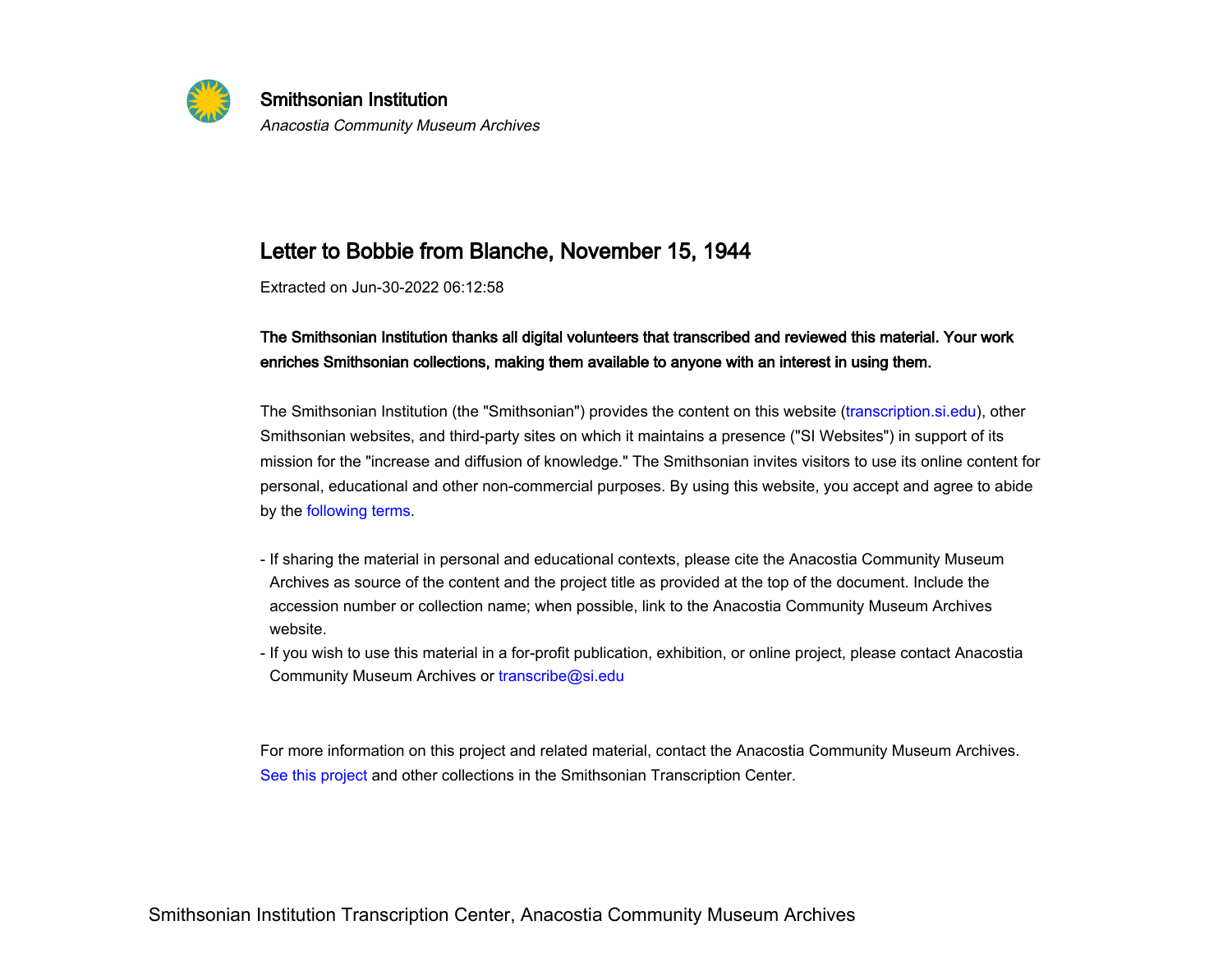-4-

take care of where ever you are.

God be with you till we meet again,

Love & Kisses

Blanche

2318 Shannon Pl. S.E.Washington 20, D.C.11/15/44

Dear Bobbie,

How's tricks today? Have you received any of my letters yet? Things here are just about the same. Haven't been to see Lil as yet. But by thetime you receive this letter I would have seen her many times.

I wanted to ask you if I could get my money out of the Bank to use for Christmas presents. I haven't got any

Letter to Bobbie from Blanche, November 15, 1944Transcribed and Reviewed by Digital VolunteersExtracted Jun-30-2022 06:12:58